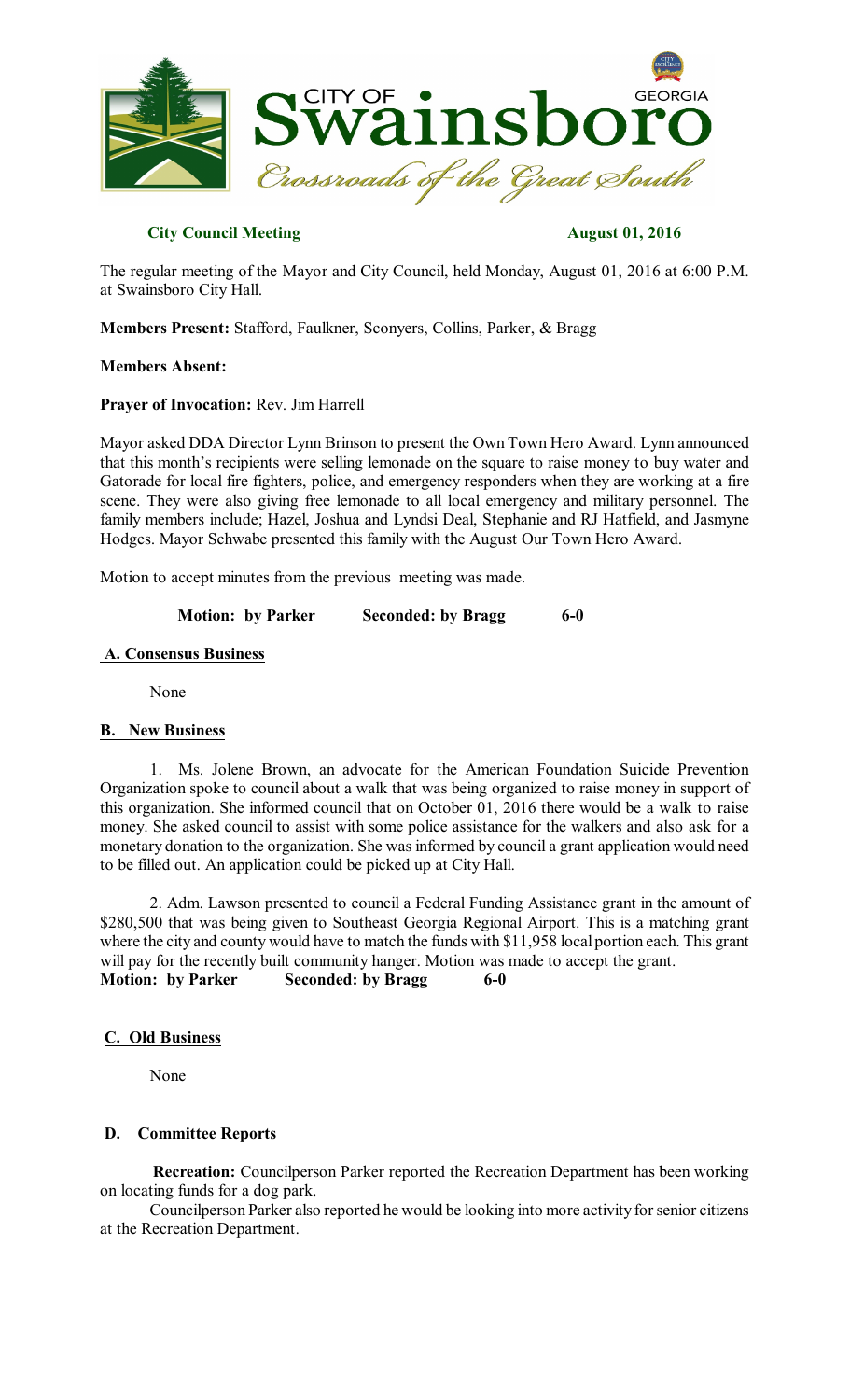**Water and Waste Water:** Councilperson Sconyers reported a main water line break in the Deer Creek area. CH2M employee Johnny Mills reported that on August 09, 2016 there will be an interruption of water service from 10:00pm to 3:00am for the customers in that area because that line will need to be replaced.

**Police**: Councilperson Stafford presented the Police report.

Councilperson Stafford reported that the Police Personnel Committee had interviewed for a receptionist position at the Police Department and would like to recommend Ms. Katie Dennison for that position. Motion was made to accept the recommendation of the committee and hire Ms. Dennison for the position.

**Motion: by Stafford Seconded: by Sconyers 6-0** 

**Public Works**: Councilperson Faulkner reported that the city would be grinding mulch again and the cost would be approximately \$12,000 to \$15,000. This was submitted on a bid from M W Collins Inc. Motion to accept the bid was entered.

**Motion: by Faulkner Seconded: by Parker 6-0**

**Administrative:** Councilperson Collins reported everything routine.

**Fire:** Councilperson Bragg reported approximately 80 people from Swainsboro and the Swainsboro Fire Department had attended the Atlanta Braves Game in support of the honoring of Ricky Thurman Day.

She reported that the air conditioner located at SouthSide Station is on it's last leg and the Chief had obtained bids to replace it. The bids were as follows

> Quality Air \$3899.00 2-ton high efficient unit Sunbelt \$3900.00 2-ton Sweet Ga Air \$3400.00 2-ton

Council discussed and decided that the high efficient unit would be more cost efficient and motion was made to purchase the high efficiency unit from Quality Air.

## **Motion: by Bragg Seconded: by Parker 6-0**

Councilperson Bragg reported that SPLASH Project had been operating and has had good attendance.

**Airport:** No Report

**Executive**: No Report

**Downtown Development**: No Report

**Building Inspection:** No Report

**Mayor:** Mayor Schwabe had no report.

CH2M was thanked by the council for recently building two handicap ramps for citizens

in need.

| The Schedule for the upcoming meeting will be as follows: |                                                                      |
|-----------------------------------------------------------|----------------------------------------------------------------------|
| August 08, 2016                                           | 5:00 pm - Community observation tour by council and department heads |
| August 15, 2016                                           | 5:00 pm - 2017 Budget Workshop                                       |
| September 12, 2016 $6:00 \text{ pm}$ - Council Meeting    |                                                                      |
|                                                           | September 19, 2016 6:00pm - Workshop Meeting                         |
|                                                           |                                                                      |

An Executive Session was requested by Mayor Schwabe to discuss a property acquisition.

Motion was made to enter into Executive Session **Motion by Parker Seconded by Bragg all in favor by show of hands**

**AFFIDAVIT** 

Personally appeared before the undersigned attesting officer, duly authorized to administer oaths, Charles Schwabe, who, after being duly sworn, deposes and on oath states the following:

**I was the presiding officer of a meeting of the Swainsboro City Council held on the day of August 01, 2016. That it is my understanding that O.C.G.A \$50-14-4(b) provides as follows:**

**When any meeting of an agency is closed to the public pursuant to subsection (a) of this Code section, the chairperson or other person presiding over such meeting shall execute and file with the official minutes of the meeting a notarized affidavit stating under oath that the subject matter of the meeting or the closed portion thereof was devoted to matters within the exceptions provided by law and identifying the specific relevant**